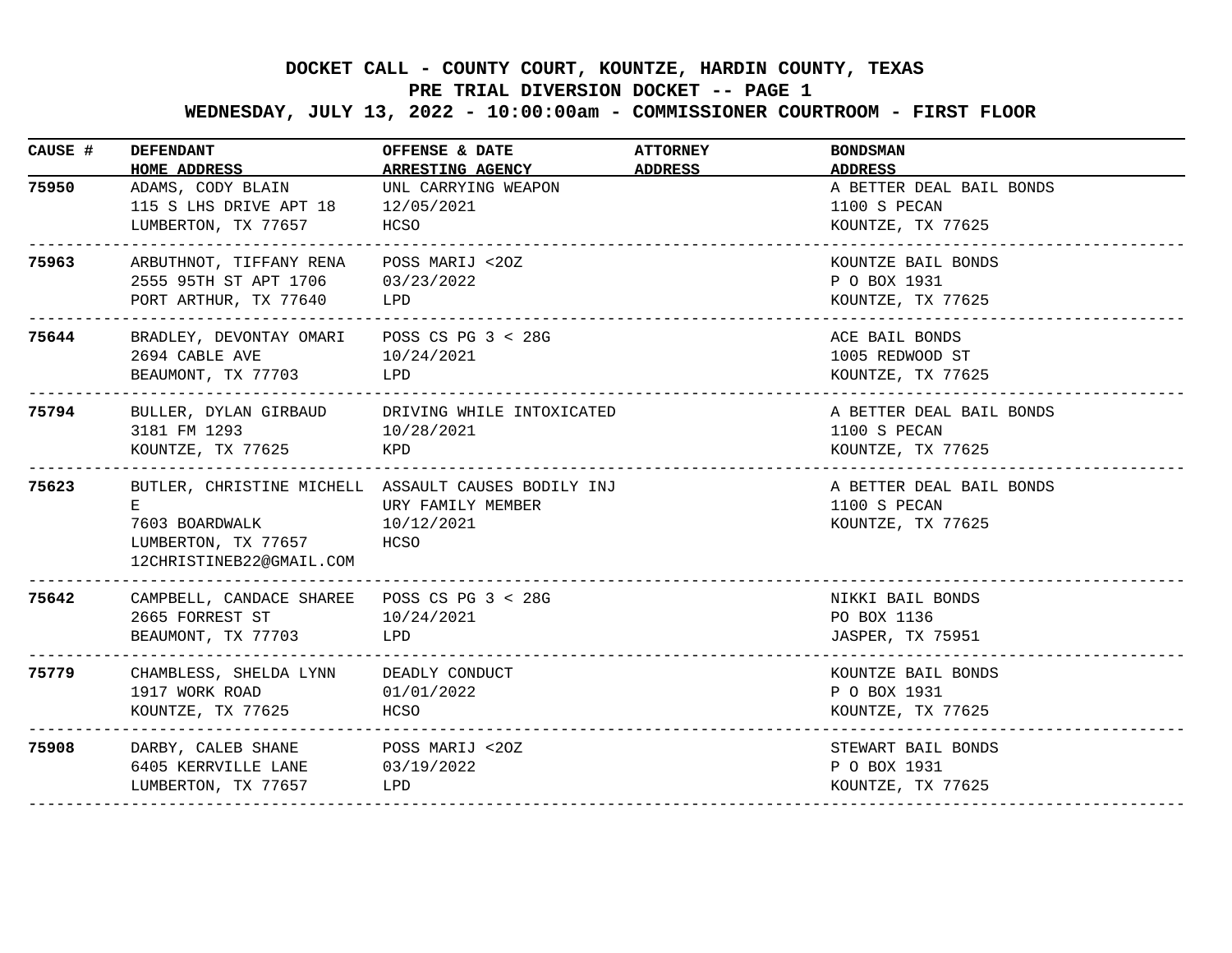# **PRE TRIAL DIVERSION DOCKET -- PAGE 2**

 **WEDNESDAY, JULY 13, 2022 - 10:00:00am - COMMISSIONER COURTROOM - FIRST FLOOR**

| CAUSE # | <b>DEFENDANT</b><br>HOME ADDRESS                                                                                                 | OFFENSE & DATE<br><b>ARRESTING AGENCY</b>                        | <b>ATTORNEY</b><br>ADDRESS | <b>BONDSMAN</b><br><b>ADDRESS</b>                       |
|---------|----------------------------------------------------------------------------------------------------------------------------------|------------------------------------------------------------------|----------------------------|---------------------------------------------------------|
| 75755   | FOSTER, RAYMOND LEWIS<br>1040 ROOSEVELT DRIVE<br>SILSBEE, TX 77656<br><b>Example 19</b> DPS<br>---------------------------       | UNL CARRYING WEAPON<br>12/11/2021                                |                            | STEWART BAIL BONDS<br>P O BOX 1931<br>KOUNTZE, TX 77625 |
| 75756   | FOSTER, RAYMOND LEWIS POSS MARIJ <20Z<br>1040 ROOSEVELT DRIVE<br>SILSBEE, TX 77656                                               | 12/11/2021<br>DPS                                                |                            | STEWART BAIL BONDS<br>P O BOX 1931<br>KOUNTZE, TX 77625 |
| 75484   | GABRIEL II, RODAMOND DEMO CRIMINAL TRESPASS<br>ND<br>5030 SESSUMS ROAD<br>SILSBEE, TX 77656<br>RODAMONDGABRIEL1999@GMAIL<br>.COM | 09/24/2020<br>HCSO                                               |                            | KOUNTZE BAIL BONDS<br>P O BOX 1931<br>KOUNTZE, TX 77625 |
| 75793   | JONES, HARLEY MICHELLE<br>5100 NAVAJO LANE<br>SILSBEE, TX 77656<br>HJONES1005@GMAIL.COM<br><u>______________________</u> __      | DRIVING WHILE INTOXICATED<br>12/24/2021<br>DPS                   |                            | STEWART BAIL BONDS<br>P O BOX 1931<br>KOUNTZE, TX 77625 |
| 75887   | MANN, WADE LOGAN       ILLEGAL DUMPING >5LBS<500<br>40240 US HWY 96 S<br>BUNA, TX 77612                                          | LBS OR >5GAL<100CFT<br>12/03/2021<br><b>HCSO</b>                 |                            | STEWART BAIL BONDS<br>P O BOX 1931<br>KOUNTZE, TX 77625 |
| 75859   | PEDDER III, DAVID CLIFFOR ASSAULT CAUSES BODILY INJ<br>D.<br>8103 OAK KNOLL LANE<br>SILSBEE, TX 77656                            | URY FAMILY MEMBER<br>02/26/2022<br>HCSO                          |                            | ACE BAIL BONDS<br>1005 REDWOOD ST<br>KOUNTZE, TX 77625  |
| 75776   | PINA, PATRICK ANDREW<br>532 LILAC AVENUE<br>ORANGE, TX 77630                                                                     | DRIVING WHILE INTOXICATED<br>$BAC > = 0.15$<br>01/27/2022<br>LPD |                            | ACE BAIL BONDS<br>1005 REDWOOD ST<br>KOUNTZE, TX 77625  |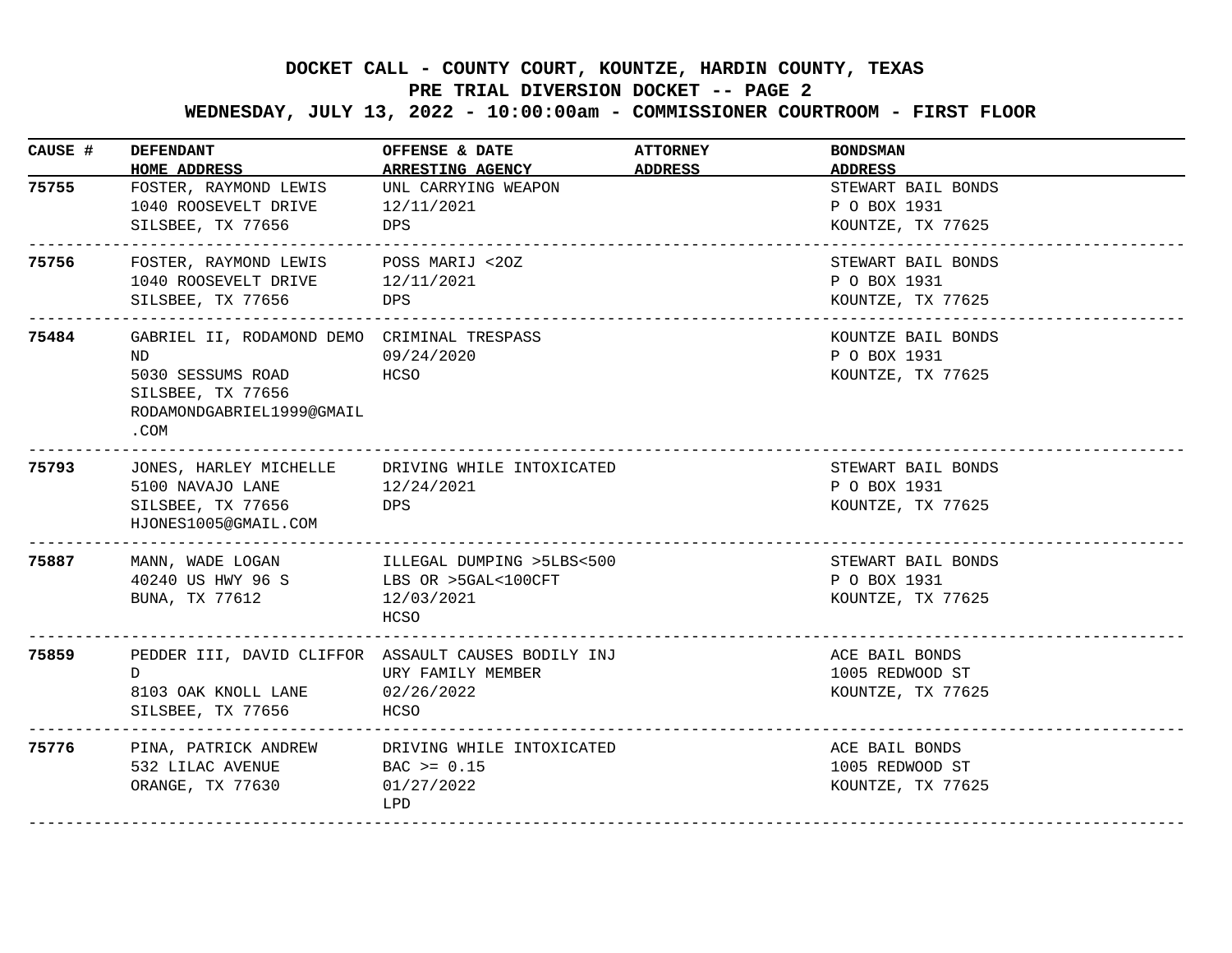# **PRE TRIAL DIVERSION DOCKET -- PAGE 3**

 **WEDNESDAY, JULY 13, 2022 - 10:00:00am - COMMISSIONER COURTROOM - FIRST FLOOR**

| CAUSE # | <b>DEFENDANT</b>                                                                                                             | OFFENSE & DATE<br>HOME ADDRESS ARRESTING AGENCY ADDRESS                                                                                                            | <b>ATTORNEY</b>                                                      | <b>BONDSMAN</b><br>ADDRESS                             |
|---------|------------------------------------------------------------------------------------------------------------------------------|--------------------------------------------------------------------------------------------------------------------------------------------------------------------|----------------------------------------------------------------------|--------------------------------------------------------|
| 75163   | WALDEN, NATHANIEL DAVID<br>*598 CR 740<br>BUNA, TX 77612<br>WALDENNATHAN34@YAHOO.COM LPD<br>-------------------------------- | DRIVING WHILE INTOXICATED<br>$BAC \ge 0.15$<br>07/29/2020                                                                                                          |                                                                      | ACE BAIL BONDS<br>1005 REDWOOD ST<br>KOUNTZE, TX 77625 |
| 75786   | THOMPSON, LUKE NATHANIEL CRIMINAL TRESPASS<br>3715 RIDGEMONT DRIVE 01/20/2022<br>HCSO<br>ORANGE, TX 77630                    |                                                                                                                                                                    | 116 BORDER 6630 HWY 69 S<br>ORANGE, TX 77630 BEAUMONT, TX 77705      | BEARDEN, JIM SHARON BAIL AMERICA (DAVID FREGIA)        |
| 74516   | 18383 FM 326<br>SOUR LAKE, TX 77659 06/24/2020<br>BOND FORFEITURE CAUSE # 7483-DISMISSED                                     | GORE, ANGIE RENEE ASSAULT CAUSES BODILY INJ COE III, HENRY A ACE BAIL BONDS<br>URY FAMILY MEMBER TO BOX 519 1005 REDWOOD ST<br>HCSO                                | KOUNTZE, TX 77625 KOUNTZE, TX 77625                                  |                                                        |
|         | 75674 COOK, DETROY DALE DRIVING WHILE INTOXICATED DEATON, T. RYAN KOUNTZE BAIL BONDS<br>480 CR 480                           | $BAC > = 0.15$<br>KIRBYVILLE, TX 75956 11/21/2021 LUFKIN, TX 75902-154 KOUNTZE, TX 77625<br>LPD                                                                    | P.O. BOX 1964 PO BOX 1931                                            |                                                        |
| 73255   | R<br>6870 GLEN WILLOW DR SLPD<br>BEAUMONT, TX 77706                                                                          | SHANNON, RICHARD ALEXANDE POSS MARIJ <20Z            GERTZ, RYAN W       AL REED BAIL BONDING<br>01/25/2019                                                        | 2630 LIBERTY 5085 HWY 69 S<br>BEAUMONT, TX 77702 BEAUMONT, TX 77705  |                                                        |
| 73783   | LUMBERTON, TX 77657 08/10/2019<br>___________________________                                                                | TEASLEY II, JOHNNY LEE ASSAULT CAUSES BODILY INJ GERTZ, RYAN W MISTI BAIL BONDS<br>5540 SUMMERVILLE DR         URY FAMILY MEMBER               2630 LIBERTY<br>LPD | BEAUMONT, TX 77702 KOUNTZE, TX 77625                                 | 1100 S PECAN                                           |
| 73942   | 06/22/2019<br>325 DENNIS DR<br>JASPER, TX 75951<br>ZABRIANASELLS@GMAIL.COM                                                   | SELLS, ZABRIANA RICKIA POSS MARIJ <20Z     PEROZZO, LAURIE     STEWART BAIL BONDS<br>LPD                                                                           | 1945 CALDER ST P O BOX 1931<br>BEAUMONT, TX. 77701 KOUNTZE, TX 77625 |                                                        |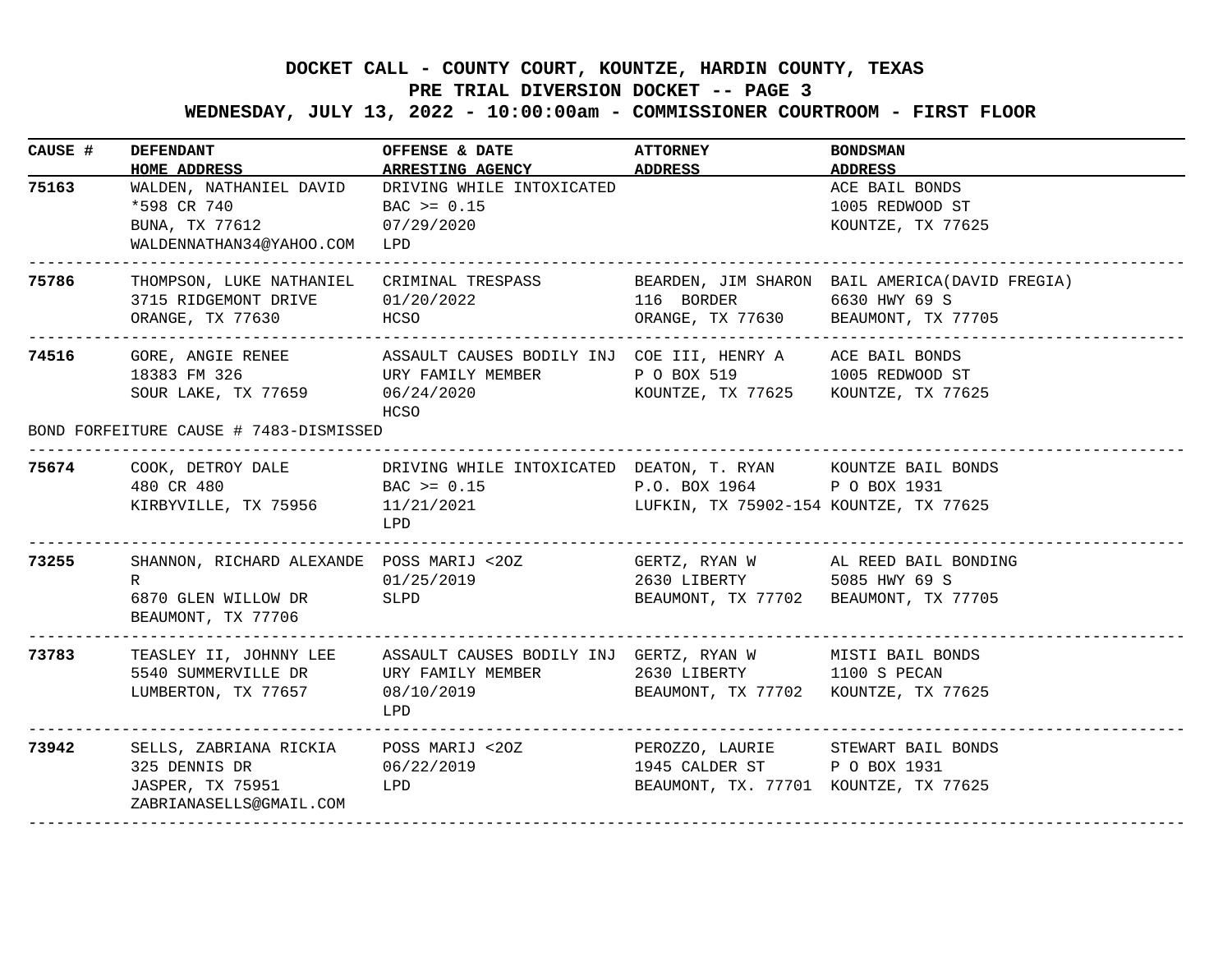# **PRE TRIAL DIVERSION DOCKET -- PAGE 4**

 **WEDNESDAY, JULY 13, 2022 - 10:00:00am - COMMISSIONER COURTROOM - FIRST FLOOR**

| CAUSE # | <b>DEFENDANT</b><br>HOME ADDRESS                      | OFFENSE & DATE<br><b>ARRESTING AGENCY</b>                                                                                       | <b>ATTORNEY</b><br>ADDRESS ADDRESS                                                                                 | <b>BONDSMAN</b><br>ADDRESS |
|---------|-------------------------------------------------------|---------------------------------------------------------------------------------------------------------------------------------|--------------------------------------------------------------------------------------------------------------------|----------------------------|
| 75895   | WHITE, DALTON COLE                                    | DRIVING WHILE INTOXICATED WHEELER, JACOB Z A BETTER DEAL BAIL BONDS<br>6629 PALACE DRIVE 10/02/2021<br>LUMBERTON, TX 77657 HCSO | 1100 S PECAN 1100 S PECAN<br>KOUNTZE, TX 77625 KOUNTZE, TX 77625                                                   |                            |
| 76077   | 2400 CUNEY COURT #337 01/24/2022<br>SILSBEE, TX 77656 | BOURGEOIS, JOEL DAVID DRIVING WHILE INTOXICATED WHISENHANT, LINDSEY ACE BAIL BONDS<br>LPD                                       | $\mathbf{B}$ .<br>130 S CHARLTON KOUNTZE, TX 77625<br>WOODVILLE, TX 75979                                          | 1005 REDWOOD ST            |
| 75471   | 6005 ATASCOSITA 08/20/2021<br>LIBERTY, TX 77575       | MANGUM, MATTHEW WESLEY     POSS MARIJ <20Z<br><b>DPS</b>                                                                        | WILLIAMS, DAVID GLEN ACE BAIL BONDS<br>N 1005 REDWOOD ST<br>538 MAIN STREET KOUNTZE, TX 77625<br>LIBERTY, TX 77575 |                            |
| 75863   | 1050 WOODROW ST ILY/HOUSEHOLD<br>SILSBEE, TX 77656    | BOYKIN JR, ESKER HOWARD TERRORISTIC THREAT OF FAM WRIGHT, RUSSELL J NONE - IN JAIL<br>03/05/2022 2020<br>HCSO                   | PO BOX E<br>SILSBEE, TX 77656                                                                                      |                            |

**26 RECORDS LISTED**